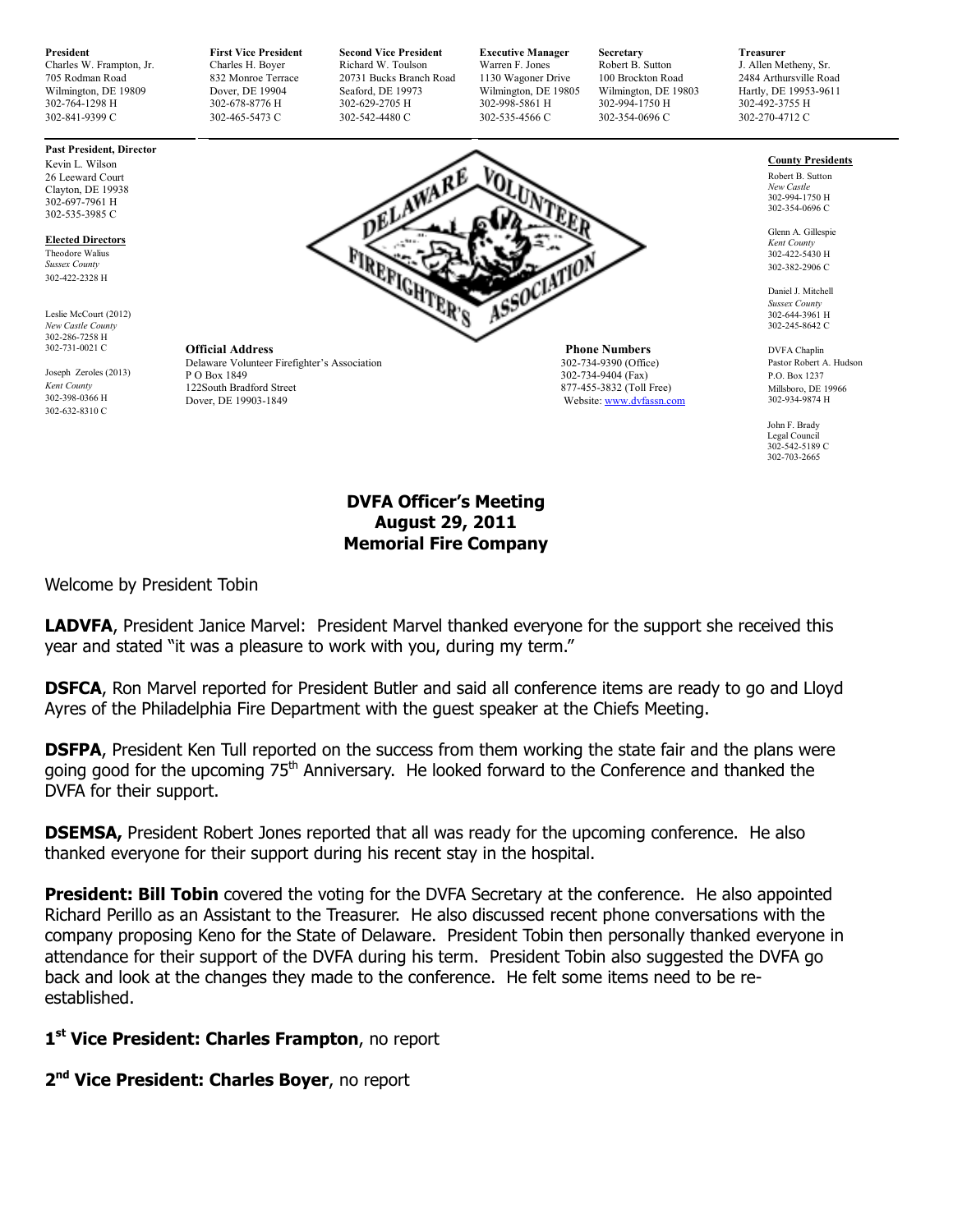**Treasurer: Allen Metheny** discussed the DTI issues with relationship to credentialing and response management. He advised that each county has to select two fire officers to work with DTI, to test the system. He also commented that this was a good year communications wise and liked the more involvement from all the officers

**Delaware State Fire Prevention Commission Chairman: Dave Roberts** spoke about the recent Burn Camp and how a success it was. He also reported about the BLS protocol meeting and how some of the members distributed the protocols out to the EMS community before they had been finalized with OEMS. He then said they are still not finalized. He thanked the DVFA for the fine working relationship he has enjoyed during his term as Chairman.

**Conference Chairman: Elmer Steele** brought all the officers up to date on conference participation and upcoming conference events. He stated that because of poor attendance that they may have to cancel some of the training and educational classes. He echoed President Tobin's remarks on his feelings that some of the changes were not working. The officers also discussed with Elmer the items in the Opening Ceremony that need to be streamlined, most notably, the scholarships.

**Director Ron Marvel** also addressed his feeling on the changes to the conference and how things like Meet Your Host and the Dance need to be revisited.

**Director Richard Toulson** thank the offices and expressed how he has enjoyed working with everyone this year and looks forward to the next few years, as well.

**Director Joe Zeroles** thanked President Tobin for his open administration and his inclusion of the Directors on all issues.

**Director Les McCourt** also commented on the conference changes mainly the canceling of the Meet Your Host event. He also enjoyed working with the officers this year.

**Director Robert Sutton** stated that this year has been and enlightening experience, especially working with the Government Affairs Committee and the JFC and he has also enjoyed working with everyone.

**SCVFA 1st VP Bill Buckaloo**, sitting in for President Mitchell, thanked the President and the officers for his learning experience.

**Executive Manager: Warren Jones** reported on the plans for the upcoming 9/11 Memorial Service and Stair Climb. He next handed out a sample of the DVFA News Letter that will be started after the conference. He reported on a class at the Delaware Weekend at the National Fire Academy, "Politics and the White Helmet." He suggested it appears to be a good class and said if anyone was interested to contact him and he will make the reservations.

EM Jones next reported on the Insurance Committee and their meetings with the insurance office. He talked about Zip Plus 4 and how this may be the answer to our issues of identifying the proper location of a residence. He also spoke about the June 2010 change to Title 18 of the insurance code, how it effects every fire company and how there seems to be a difference between how the insurance department wants to compile the information and how the statute is written. This discussion led to a motion:

Motion by Director Sutton, Second by Director Marvel, that all data required in the Title 18 change be transmitted to the DVFA office and then the DVFA Office will forward it to the Insurance Office.

Motion passed, unanimously.